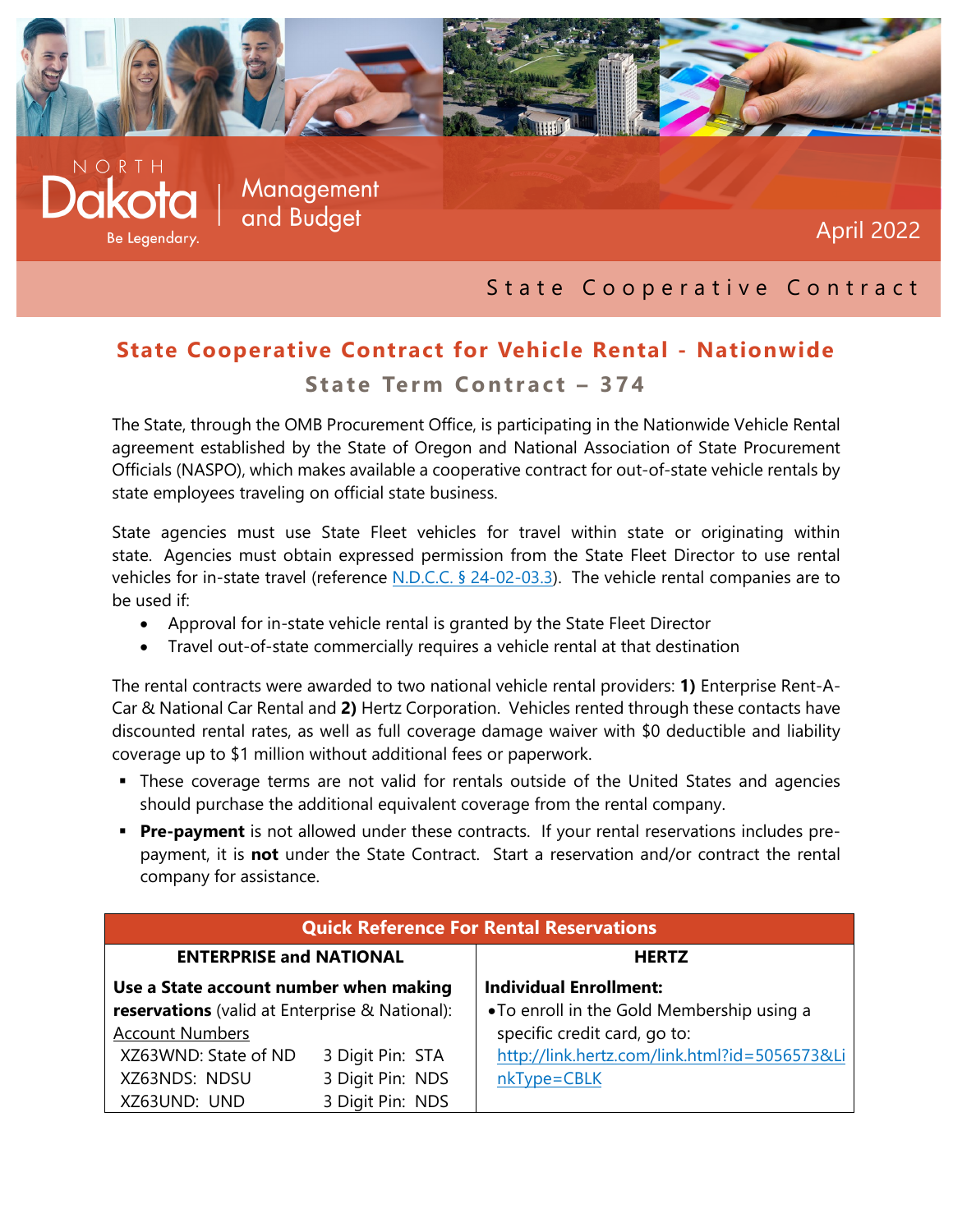| XZ63BSC: BSC                                                                                             | 3 Digit Pin: NDS | • Hertz Gold Membership is included at no        |
|----------------------------------------------------------------------------------------------------------|------------------|--------------------------------------------------|
| XZ63LRS: LRSC                                                                                            | 3 Digit Pin: NDS | charge as part of the WSCA contract. The         |
| XZ63MIS: MSU                                                                                             | 3 Digit Pin: NDS | CDP $#$ is embedded in the online application;   |
| XZ63MAY: MaSU                                                                                            | 3 Digit Pin: NDS | do not enter the number in the application.      |
| XZ63OND: One-way rentals with National                                                                   |                  | . Upon first use of a Gold Membership rental,    |
| Car Rental only.                                                                                         |                  | be prepared to present credit card & ID at the   |
| If your agency needs a unique account number                                                             |                  | Hertz rental kiosk.                              |
|                                                                                                          |                  |                                                  |
| or is not paying by purchasing card and                                                                  |                  |                                                  |
| requires direct billing, contact the Regional Acct                                                       |                  | <b>Agency Enrollment</b> in the Hertz Agency     |
| Rep to create an account. Allow 10 days for                                                              |                  | Applicant Program allows users within an         |
| account setup.                                                                                           |                  | agency to rent vehicles and it creates an agency |
| Dawn Roller, Dawn.j.roller@ehi.com<br>• 701-219-9495, Direct                                             |                  | specific billing account number. If you want to  |
|                                                                                                          |                  | set up an account or have questions, contact:    |
|                                                                                                          |                  | Nadika Perera, Nadika.Perera@hertz.com           |
| <b>Reservation Number:</b><br>1-800 Rent A Car; 1-800-736-8222 (must have<br>established account number) |                  | 239-301-7635 Direct                              |
|                                                                                                          |                  | <b>Reservations: 1-800-654-3131</b>              |
|                                                                                                          |                  |                                                  |
|                                                                                                          |                  | • Use State of North Dakota Corporate            |
| <b>Websites:</b>                                                                                         |                  | Discount Account 1892010 to make                 |
| https://legacy.enterprise.com/car_rental/deep                                                            |                  | reservations only if not enrolled as a Hertz     |
| linkmap.do?bid=028&refld=STATEND (valid                                                                  |                  | Individual Gold Member or if not enrolled in     |
| at both): Enterprise Emerald Club                                                                        |                  | the Hertz Agency Applicant Program.              |
| www.enterprise.com, www.nationalcar.com                                                                  |                  | Emergency Road Service: 1-800-654-5060           |
| See NOTE* below for additional information                                                               |                  |                                                  |
|                                                                                                          |                  | Website: www.hertz.com                           |

\*NOTE: Agencies that have established accounts with Enterprise authorizing direct billing will see the following when finalizing online reservations: "Billing – I am authorized for billing privileges and am choosing to bill ST OF NORTH DAKOTA – NASPO for the rental." Select "YES" and you will be required to enter the appropriate billing information. If "NO" is selected, Enterprise holds the reservation with the agency's intent to pay with either a P-card or personal credit card at the time of pickup.

If there is any type of damage done to a State Fleet, leased, or rental vehicle then you MUST submit a motor vehicle case report to the Risk Management Division. Report all incidents through Risk Management's online Incident Reporting System.

 $OMB$  [Policy 518 – Car Rental](http://www.nd.gov/fiscal/docs/fiscaladmin2011.pdf) outlines the requirements for use of the rental cars and the cooperative state contracts. For more information regarding vehicle use and coverage, see the [State Fleet Services Policy Manual](http://www.dot.nd.gov/divisions/fleet/statefleet.htm) and Risk Management's [Vehicle Coverage FAQs.](http://www.nd.gov/risk/risk-management-fund/vehicle-liability) 

To view the contract and other terms and conditions that may apply to the rental, use this link List [Contracts](https://secure.apps.state.nd.us/csd/spo/services/bidder/listCurrentContracts.htm) at the State Procurement's website. Scroll down to Term Contract #374 – Vehicle Rental – Nationwide and click on View.